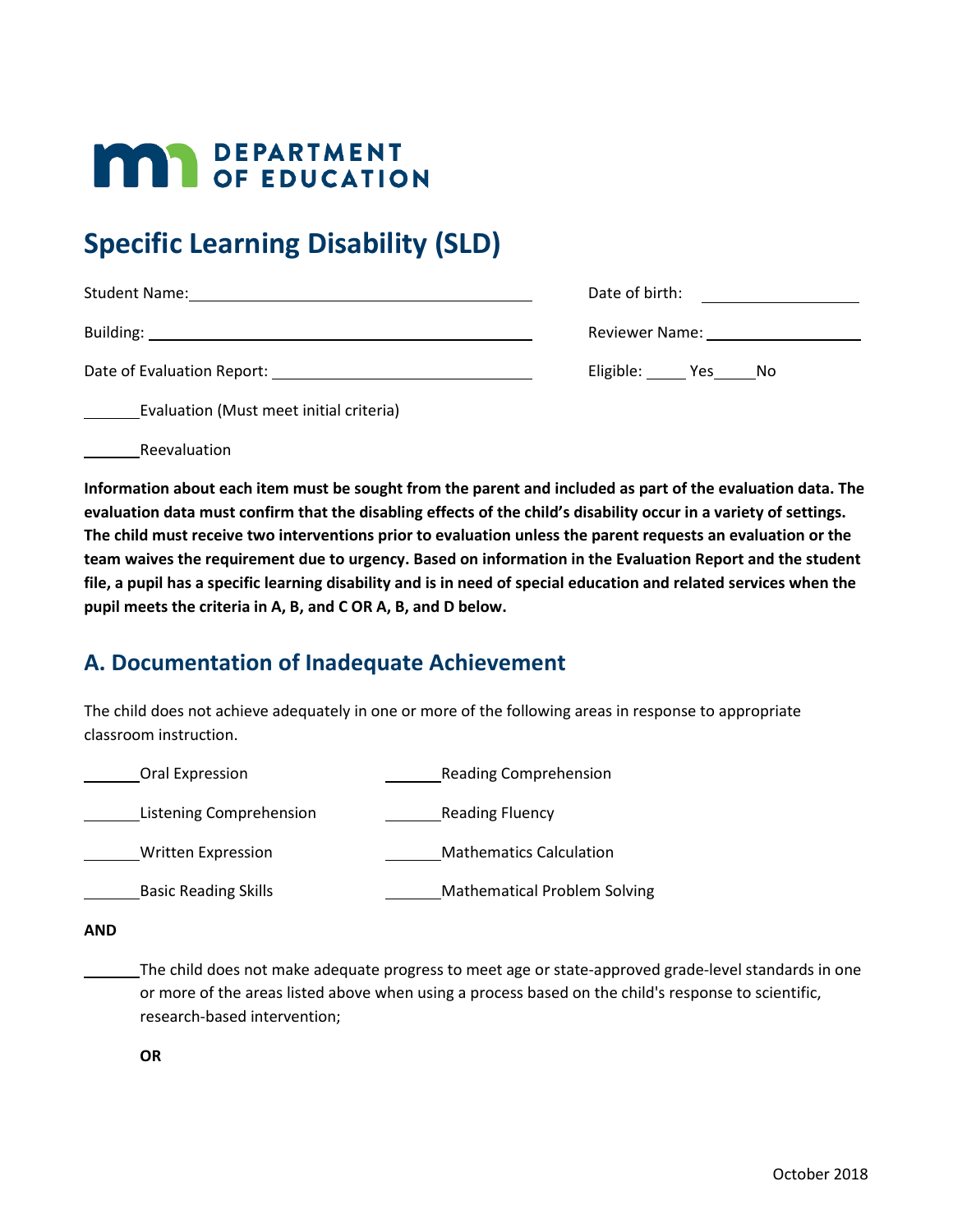The child exhibits a pattern of strengths and weaknesses in performance, achievement, or both, relative to age, state–approved grade-level standards, or intellectual development, that is determined by the group to be relevant to the identification of a specific learning disability (SLD).

#### **AND**

Documentation to support this finding must be both representative of the pupil's curriculum and useful for developing instructional goals and objectives. Documentation includes evidence of low achievement from the following sources, when available:

Cumulative record reviews

Class work samples

Anecdotal teacher records

Statewide and district-wide assessments

Formal, diagnostic, and informal tests

Results from targeted support programs in general education

Curriculum based evaluation results

#### **B. Information Processing**

The child has a disorder in one or more of the basic psychological processes, which includes an information processing condition that is manifested in a variety of setting by behaviors such as inadequate:

Acquisition of information **Companization** Planning and sequencing Working memory, including verbal, visual, or spatial Visual and auditory processing Speed of processing **Verbal and nonverbal expression** Transfer of information Motor control for written tasks (pencil and paper assignments, drawing, and copying) Other: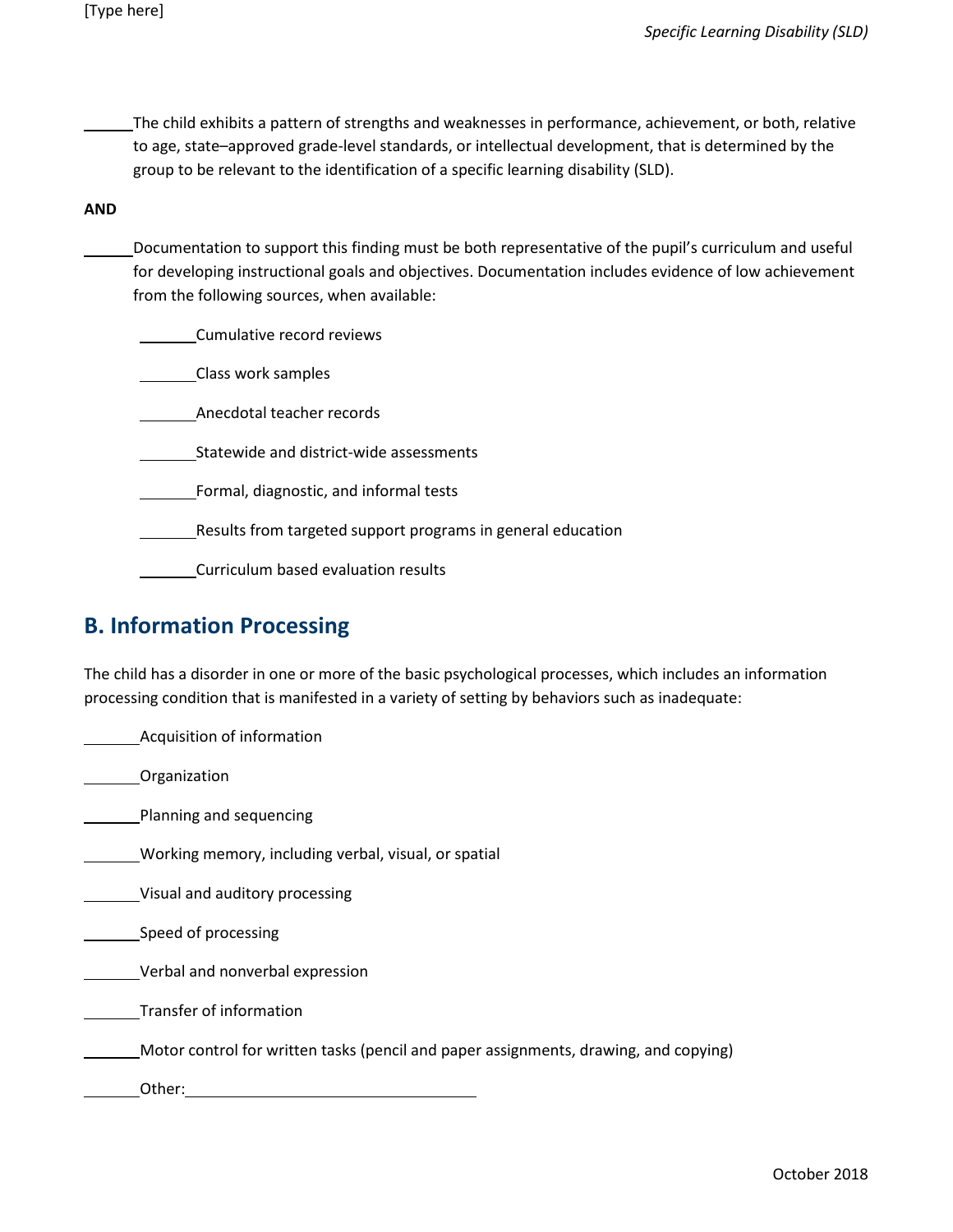### **C. Severe Discrepancy**

The child demonstrates a severe discrepancy between general intellectual ability and achievement in at least one of the identified areas of achievement. The demonstration of a severe discrepancy shall not be based solely on the use of standardized tests. The instruments used to assess the child's general intellectual ability and achievement must be individually administered and interpreted by an appropriately licensed person using standardized procedures. For initial placement, the severe discrepancy must be equal to or greater than 1.75 standard deviations below the mean on a distribution of regression scores for the general population at the student's chronological age.

| Cluster Area                        | Composite Score                                             |  |
|-------------------------------------|-------------------------------------------------------------|--|
| Oral Expression                     |                                                             |  |
| Listening Comprehension             |                                                             |  |
| <b>Written Expression</b>           |                                                             |  |
| <b>Basic Reading Skills</b>         |                                                             |  |
| <b>Reading Fluency Skills</b>       |                                                             |  |
| <b>Reading Comprehension</b>        | the control of the control of the control of the control of |  |
| <b>Mathematical Calculation</b>     |                                                             |  |
| <b>Mathematical Problem Solving</b> |                                                             |  |

## **D. Inadequate rate of progress in response to scientific research-based intervention (SRBI)**

The child demonstrates an inadequate rate of progress in response to intensive SBRI and the following components are documented:

Rate of progress is measured over at least seven (7) school weeks on a minimum of 12 data points;

Rate of improvement is minimal and continued intervention will not likely results in reaching age or state-approved grade-level standards;

Progress will not likely be maintained when instructional supports are removed;